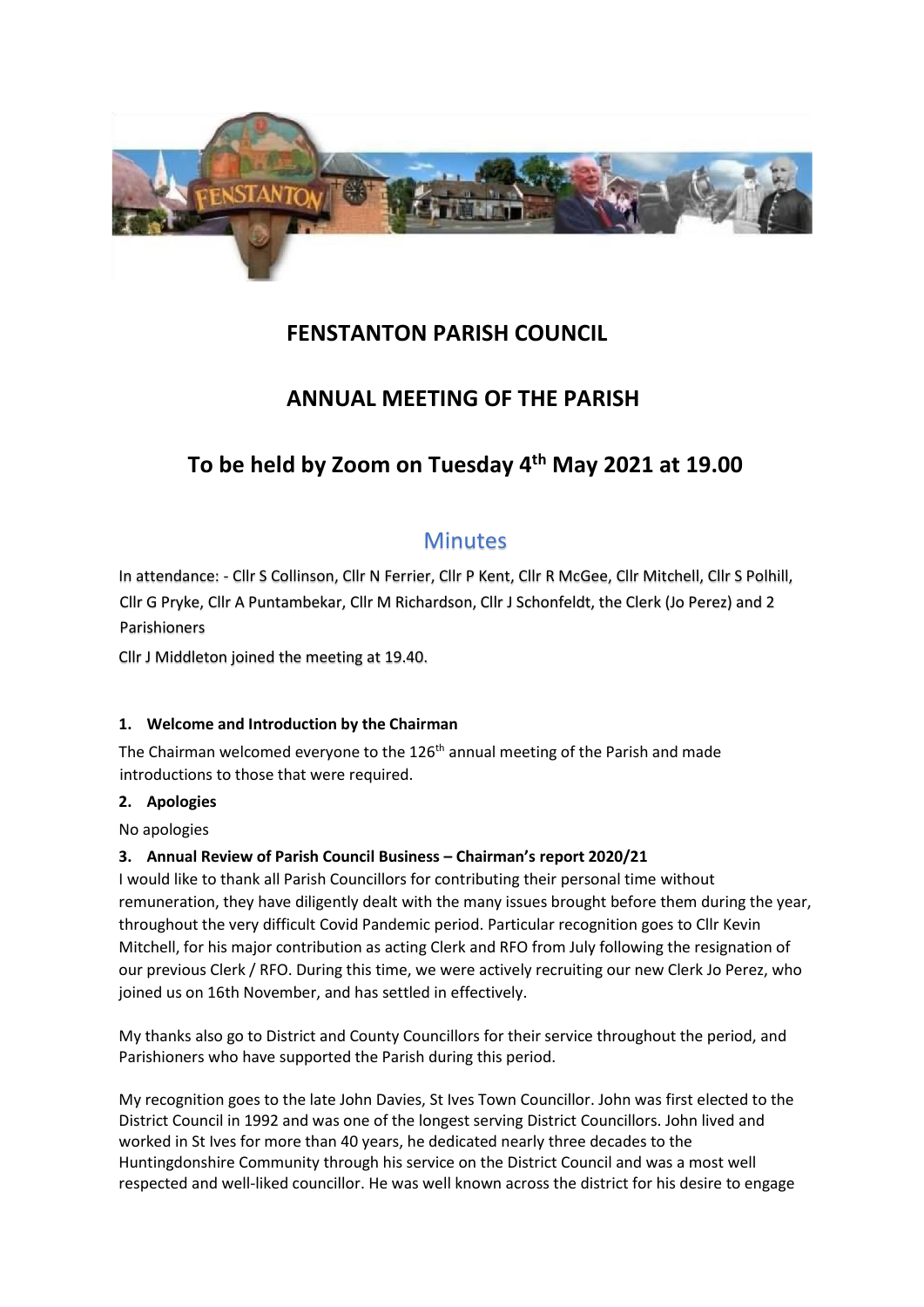with his community at every opportunity, to make a difference to the people and communities of our district. His loss will be deeply felt by many across Huntingdonshire.

Particular mention goes to Cllr Ian Bates, who is retiring after 20 years of continuous service as our County Councillor. Ian has overseen many defining moments whilst in office, such as implementation of the Guided Busway and the new A14, establishing the new towns of Cambourne, Northstowe and Alconbury Weald, and rolling out broadband across Cambridgeshire. Ian's most recent contributions to our parish have been to create the Fen Bridleway and to secure the CCC Grant to enable our Village Hall to be built. My thanks go to Ian for his service, support, and major contribution to the Parish, and we wish him every success, good health, and happiness in his well-earned retirement.

Particular mention is also made of Martin Crawshaw, who has contributed a significant amount of his time and expertise towards the work of Fenstanton Flood Working Group, which is being led by Cllr Nigel Ferrier, working with local Government Departments to investigate the cause, impact and proposed solutions required to mitigate the future risk of experiencing the significant floodwater levels that encroached upon Fenstanton on Christmas Eve 2020, damaging properties and significantly disrupting the lives of residents.

My appreciation also goes to the volunteer litter teams and the 22 team members on volunteer list who contribute freely of their time, performing the much-needed task of keeping our village tidy.

During the current period we received 2 resignations from Cllrs Ian Caswell and Jackie Turner. We wish them well and thank them for their valuable services during their time serving the community.

Five new Cllrs, Amit Puntambekar, Jerry Schonfeldt, Sam Polhill, Joseph Middleton & Mark Richardson were co-opted during the period, bringing the Parish Council up to a full complement of 13 Parish Councillors.

#### **Covid-19 Impact and Regulations**

Covid 19 restrictions in place at the time of the 2020 Annual Assembly Meeting did not permit face to face meetings to be held (as is still the case). The Chairman's 2020 Annual Report was published via notice boards and social media, this publication approach remains unchanged for 2021.

During the initial six months of the 2020 Covid-19 lockdown period, the Chairman and Vice Chairman, together with our Clerk, dealt with any issues that were brought to the attention of the Clerk by Parishioners, as permitted under emergency legislation. This approach was implemented as an emergency arrangement, until the introduction of Zoom meetings on the 13.08.2020, all Councillors and parishioners were subsequently able to attend monthly Parish Council Zoom meetings.

This year's Annual Assembly Meeting is being held via Zoom, to give residents the opportunity to attend and/or raise issues in respect of the Chairman's report.

As the U.K. Government slowly eases Covid 19 restrictions, the Parish Council will shortly be permitted to resume socially distanced face to face meetings, at which the press and members of the public will be invited to attend. Residents will be notified accordingly. To comply with Covid regulations this year's Parish Council AGM will be held on 6th May 2021 via Zoom.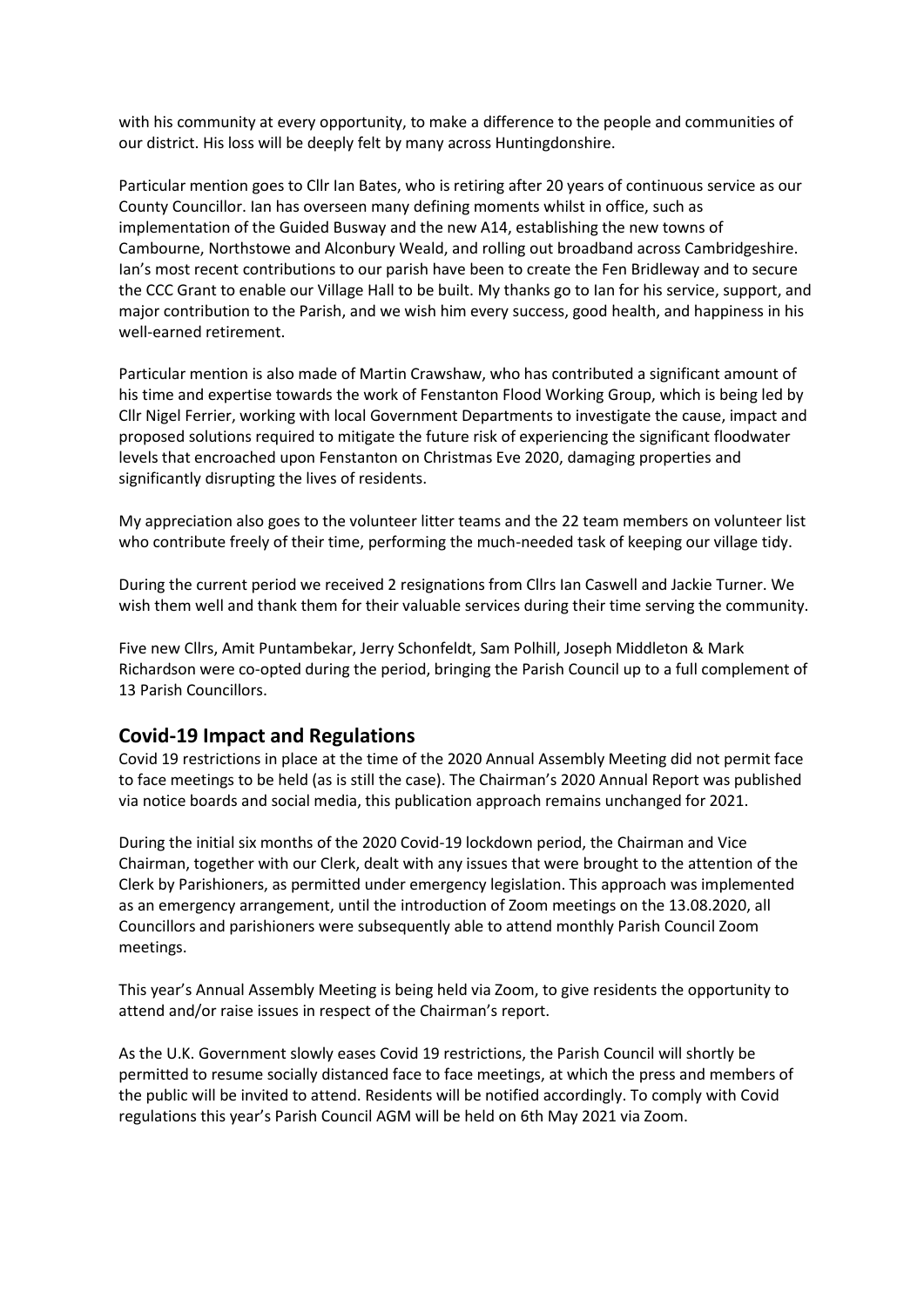Draft Financial year end accounts are currently being prepared for the period ending 31 March 2021. The audited Annual Accounts will be made available to members of the public between Monday 14th June to Friday 23rd July 2021.

# **Parish Projects Delivered & Initiated**

Against the backdrop of damaging floodwaters, the Covid pandemic, social distancing constraints, the resignation of our previous Clerk and recruitment of our new Clerk, your Parish Council has continued to work through difficult circumstances to deliver a significant number of additional new amenities and activities as follows:

# **Projects Part and Fully Delivered**

- Fen Bridleway implemented and repaired after flood damage.
- New Parish Council Website launched and fully operational.
- Village Pond renovation and fencing works partially completed. (great crested newts caused delay to final work until the autumn).
- Clocktower, bell and surrounds refurbished.
- 10 extra litter bins installed.
- 2 new benches installed on Hilton Road & junction of Cherry Tree Way and Bell Lane.
- Launched the Community Warden scheme jointly with Fen Drayton and Lolworth, providing support to the vulnerable in our communities.
- 30mph speed limit introduced on Cambridge Road Slip Road off A1307.
- Completed consultation and gained CCC Highways approval for 20mph High Street speed limit.
- Cleaned up A1307 underpass and applied anti-graffiti paint.
- Established the Fenstanton Flood Working Group and completed the flood report, submitted to CCC, HDC & Highways England, ongoing.
- Committed funds to support the new Village Hall.
- Gained a Local Highways Initiative Grant for Chequer Street parking bays, currently awaiting CCC committee sanction.
- Established Highway Drain clearing Working Group, clearing seven gulley blockages during the period.
- Completed Multi Use Games Area negotiations with CCC, School and Highways England securing 100% A14 Legacy Funding.

# **Projects & Initiatives In Progress**

- Implement refurbishment of bus shelters.
- Implement 20mph speed limit in the High Street.
- Improve parish footpaths working with CCC Right of Way Officers.
- Digitalisation and location mapping of village burial records (historic records to be retained).
- Install Chequer Street parking bays.
- Village Pond works completed, History board & 2 picnic tables installed.
- Clocktower history board and whipping post installation.
- Fenstanton Flood Working Group activity continues, by working with HE, CCC, HDC, Anglia Water and the Environment Agency to mitigate future risk of village flooding and prepare an Emergency Flood Plan for the Parish.
- Highway Drain Working Group to continue clearing blockages until introduction of CCC Highways Bi-Annual scheme is operational.
- Implement Multi Use Games Area on school grounds during July 2021.
- Complete online mapping of all parish areas.
- Install additional benches in parish churchyard, Honey Hill, High St, Pitfield Close, Rookery Place and Fen Bridleway.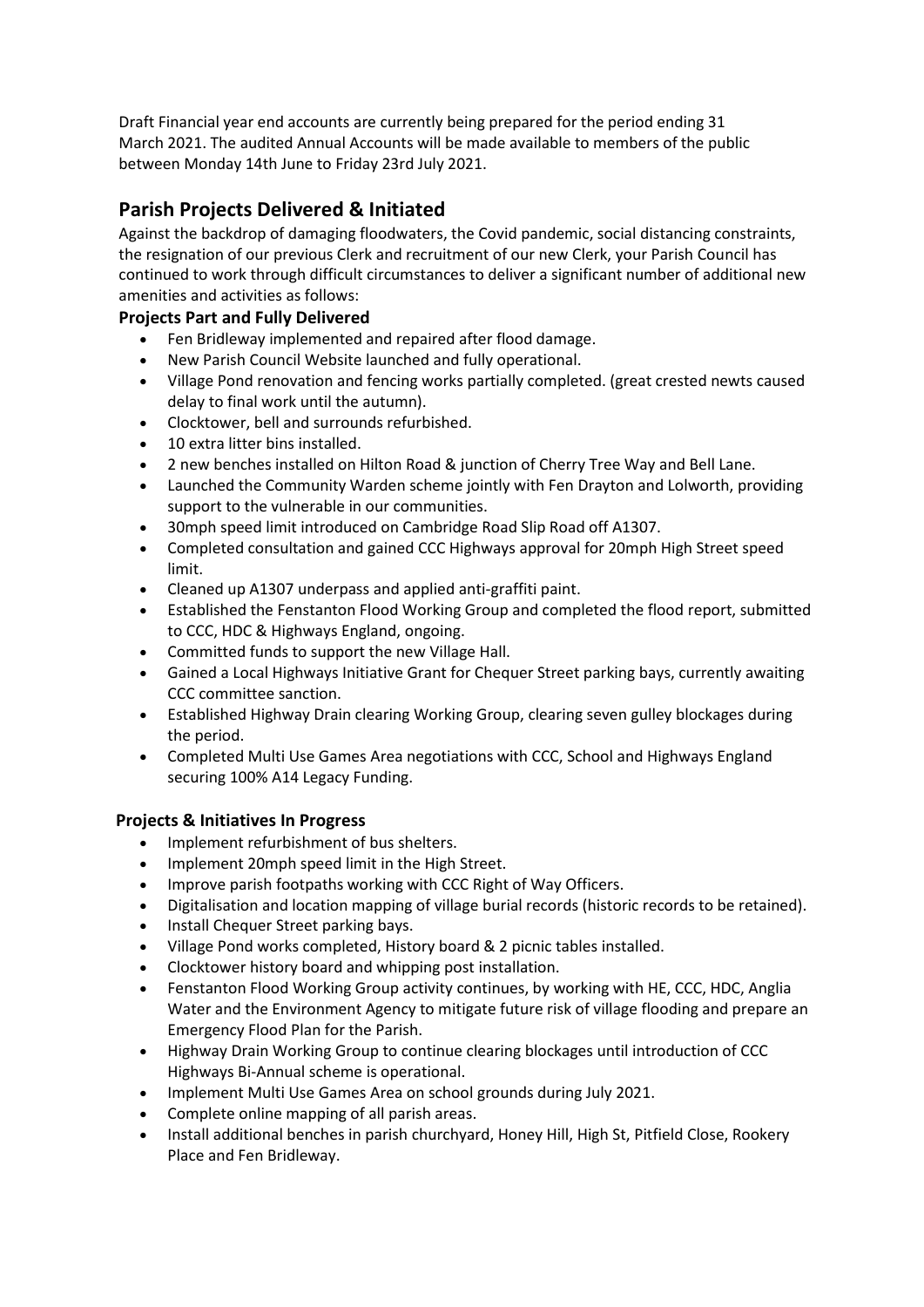- Co-ordinate VE Day celebrations (Galaxy Big Band), deferred to September 2021, due to Covid-19 impact.
- Further development of the Hamptons open space & football field for sport, exercise, and social use.

# **Parish Matters General:**

### **Cambridge Road A1307 slip road.**

Following completion of the new A14, HGV parking on the Cambridge Road slip road was expected to diminish, ceasing to be a significant concern for Residents. This has not been the case and dangerous HGV parking has continued to be a police matter. The volume and speed of vehicles along this stretch of road has been monitored, using the Parish Council's Speedwatch equipment, collecting evidence of significant speeding along this section of road.

The Parish Council developed and submitted an Initial Proposal to HDC, applying for the release of Retained Community Infrastructure Levy, required to improve the Cambridge Road Slip Road surrounds and mitigate / discourage HGV Parking. Our initial application for funding was rejected by HDC in January 2021. The proposal has since been re-drafted to reduce cost and focus on pedestrian health and safety and will be re-submitted to HDC Community Infrastructure Levy Committee to be considered for funding approval in June 2021.

Meanwhile, to help mitigate dangerous parking of HGVs, the Parish Clerk is contacting all Hauliers whose vehicles are parking overnight and causing an obstruction, requesting them to cease this activity.

#### **Transfer of land from Kier Living to Fenstanton Parish Council**

Kier Living have offered, and the Parish Council has accepted the transfer of title to a section of land known as the Old Orchard on Cambridge Road. The legal transfer of title to this land at has now been completed. A lease is currently being drawn up in favour of Fenstanton Scouts for the siting a new village scout hut. The scouts will be responsible for future maintenance of this parcel of land.

#### **Community and S106 grant allocations**

- Community Café £500.
- Glebe Allotments Steering Group £540.
- United Reformed Church £1,000.
- Fenstanton Friendship Club £250.
- Fenstanton Football Club £12,000 From S106 monies received from the renovation of the Ladybird Nursery.
- Fenstanton Primary School a max £6,000 "Pound for Pound" fund matching scheme to support school improvements.

#### **Parish Planning Matters**

A total of 40 Planning Applications (55 previous Year), have been processed, in respect of which the Parish Council have been consulted in an advisory capacity by HDC Planning.

#### **Burial Board Matters**

The Parish Council is currently progressing with the validation and digitalisation of Village Burial Records (historic records to be retained). This will be enhanced with a new, on-line high-resolution digital map of the open graveyard.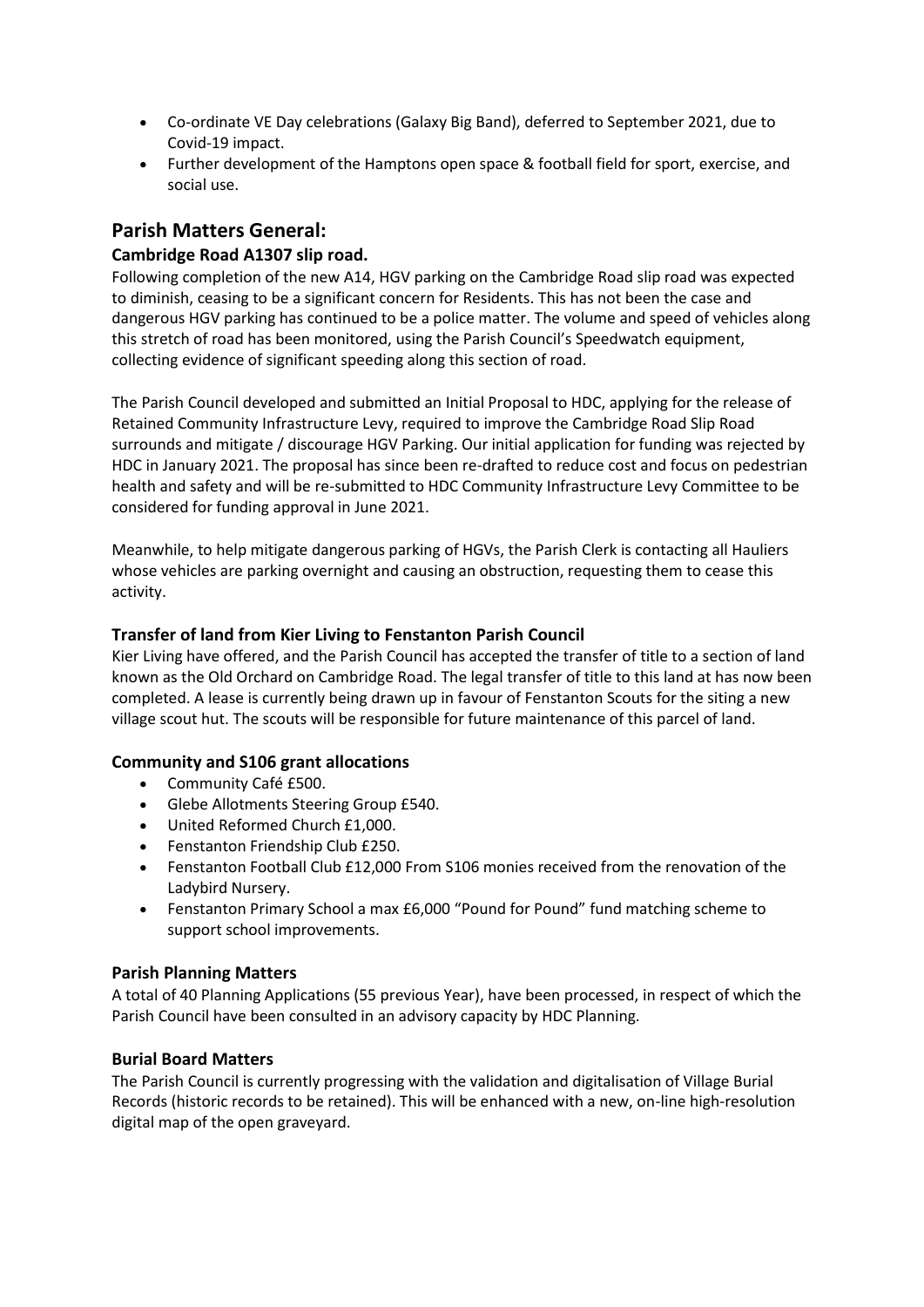Due to the shortage of known available plots, these can only be purchased in the event of a parishioner death.

The Parish Council is continuing to progress an initiative with CCC and the school, which would provide additional land required for expansion of the graveyard.

#### **Parish Precept & Funding**

In order to maintain the current level of service provided, meet agreed commitments to the Village Hall Trust and Community Warden scheme and achieve a balanced budget in the coming financial year 2021/22, the Parish Council has unanimously voted to increase the Parish Precept by 20%, which equates to an increase of £1.17 per month for a level D property in the village.

The Parish Precept remains within the bottom 25% of comparable sized parish precepts within the Huntingdonshire district.

#### **Financial balances as at the year-end 31/03/2021 were as follows:**

| Lloyds Current Account<br>$\bullet$<br>Precept Account (Lloyds BIA)<br>$\bullet$ | 5,945<br>£<br>£112,162 |
|----------------------------------------------------------------------------------|------------------------|
| CIL<br>$\bullet$                                                                 | £160,672               |
| Pitfield Fund - Nationwide BS<br>$\bullet$                                       | £ 18,931               |
| Youth Club Fund - Cambridge BS<br>$\bullet$                                      | £<br>2,444             |
| Izettle (VE Day transactions)<br>$\bullet$                                       | £<br>413               |
|                                                                                  |                        |
| Total in Banks                                                                   | £300,567               |
| Cash                                                                             | £<br>92                |

With the support of parish residents, your Parish Council will continue to diligently work throughout 2021/22 to improve village surrounds, delivering new and improved village amenities.

#### **4. Annual Review of Parish Council Finance Report 2021/21**

Financial year 1 April 2020 to 31 March 2021 Accounts being prepared on a Receipts and Payments basis.

Once approved by the parish council, and parts 1&2 of the AGAR completed and signed, will be submitted to the external auditors (PKF Littlejohn) by 30 June 2021.

Annual Inspection by the public is scheduled for Monday 14 June to Friday 23 July 2021. Will be available for inspection on the Parish Council website, and Covid-19 restrictions permitting, in the Parish Council office.

Deadline for submission of audited accounts and completed part 3 of the AGAR: 30 September 2021.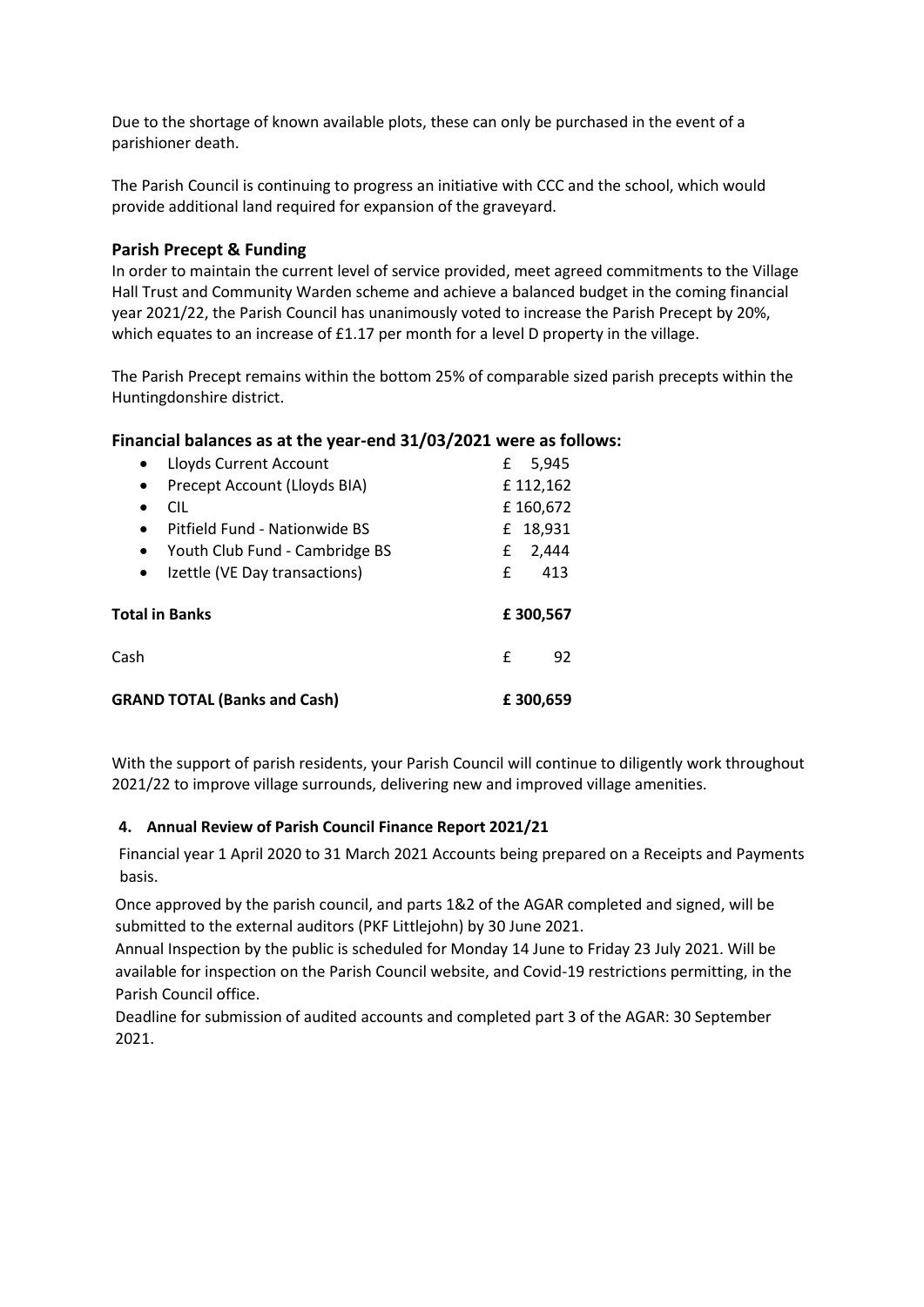#### **Subject to any final adjustments:**

#### **Total receipts £173,482**

Made up of

- Precept £89,017
- Contracted work for CCC (inc Fen Maintenance) £10, 704
- Burial and memorial fees £2,179
- Bank interest £62
- CIL £31,000
- S106 grants £14,775
- Other grants £15,250
- VAT refund £10,270
- VE Day receipts £225

### **Total payments £130,216**

Made up of

- General Account
	- Office and administration, inc salaries £40,199
	- $\div$  Annual parish grants £2,290
	- General purposes, inc parish upkeep and maintenance £32,332  $\div$  Burial Board - £210
- CIL expenditure £6,439
- S106 grant expenditure £12,000
- Other grant expenditure £24,705
- VE Day refunds £2,702
- VAT paid £9,340

#### **Movement in reserves**

- General Account £17,862
- CIL £24,561
- S106 grants £2,775
- Fen Maintenance £10,000
- Community Warden £2,490
- Other grants  $-$  (£11,945)
- VE Day event  $-(E2, 477)$

#### **Budget 2021/22 – significant changes**

#### **Precept**

#### **Increase from £89,017 to £110,187** To

cover:

- Increased expenditure on Parish upkeep and maintenance;
- Support for building of Fenstanton Village Hall; Support for Community Warden (top up to CCC grant).

#### **Other significant financial commitments already made**

- Speed reduction in High Street.
- Parking bays in Chequer Street (top up to CCC Local Highways Initiative grant).